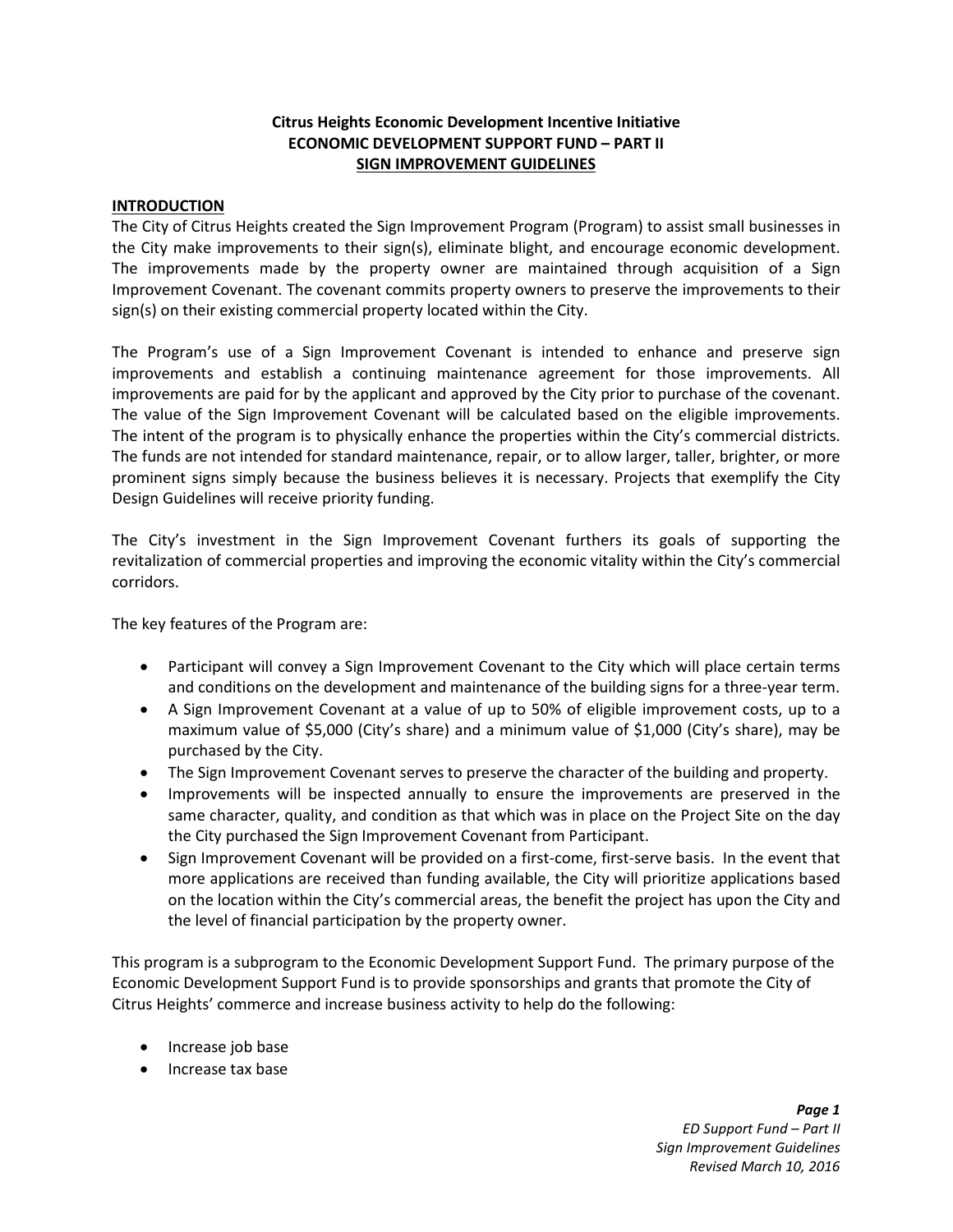- Attract new shoppers/expand trade zone
- Promote/market a specific commercial area/City
- Create or enhance a sense of place
- Improve aesthetics of a commercial area
- Improve the perception and/or practice of the City as business friendly

The Economic Development Support Fund receives an annual program allocation, established by City Council.

This document serves as guidance for staff to ensure that transactions are handled in a fair and uniform manner and to provide consistency in the daily operations of the Program. Periodically, this Policy will be updated to address any necessary changes.

#### *Page 2 ED Support Fund – Part II Sign Improvement Guidelines Revised March 10, 2016*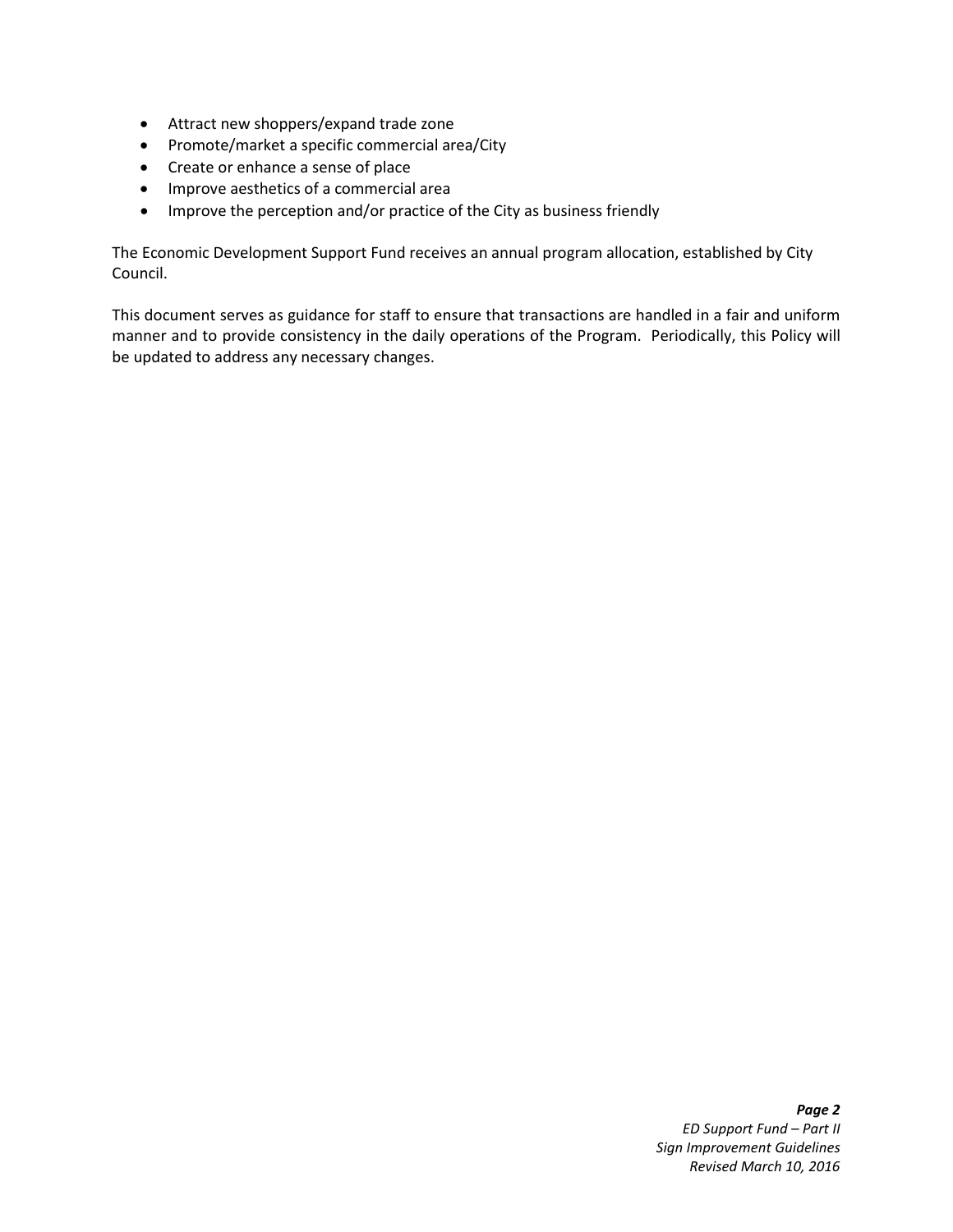### **I. GENERAL ELIGIBILITY REQUIREMENTS**

#### A. ELIGIBLE PROJECT AREAS

The Sign Improvement Program is available to commercially-zoned properties in the City of Citrus Heights

### B. ELIGIBLE APPLICANTS

- 1. An Applicant is defined in Section IV, Definitions. Eligible Applicants include the following:
	- a. All owners of small businesses/commercial properties within the Eligible Project Areas.
	- b. All tenants of commercial properties within the Eligible Project Areas, subject to submittal of written approval from the property owner.

### C. INELIGIBLE APPLICANTS

- 1. Applicants that have previously received City funding for Sign Improvements
- 2. Public Assembly Uses
- 3. Residential Uses, including Home-based Businesses
- 4. Uses prohibited by the Zoning Code
- 5. Personal Services-Restricted as referenced in the Zoning Code, Liquor Stores, and Bar/Taverns as standalone uses. (These uses as part of a larger project may be eligible subject to Community and Economic Development Director approval)
- 6. Businesses that do not meet the definition of small business as defined by this document
- D. ELIGIBLE/INELIGIBLE PROJECTS
	- 1. Eligible Projects, include, but are not limited to, the following:
		- a. Signage consistent with the sign types allowed by the Zoning Code.
	- 2. Ineligible Projects, include, but are not limited to, the following:
		- a. Improvements completed prior to the City's approval of the Sign Improvement Program application
		- b. Regular Maintenance
		- c. Temporary signage
		- d. Signage not allowed per the City Zoning Code
		- e. City of Citrus Heights Permit Fees
		- f. Other items as deemed inappropriate by the City

### **II. SIGN IMPROVEMENT PROGRAM DESCRIPTION**

- A. GENERAL
	- **1. Purpose and Goals:** The purpose of the Program is to promote joint public/private action and investment which will complement and enhance revitalization efforts in the City through the provision of a Sign Improvement Covenant. The Program also addresses the City's goals of promoting and assisting the development of needed retail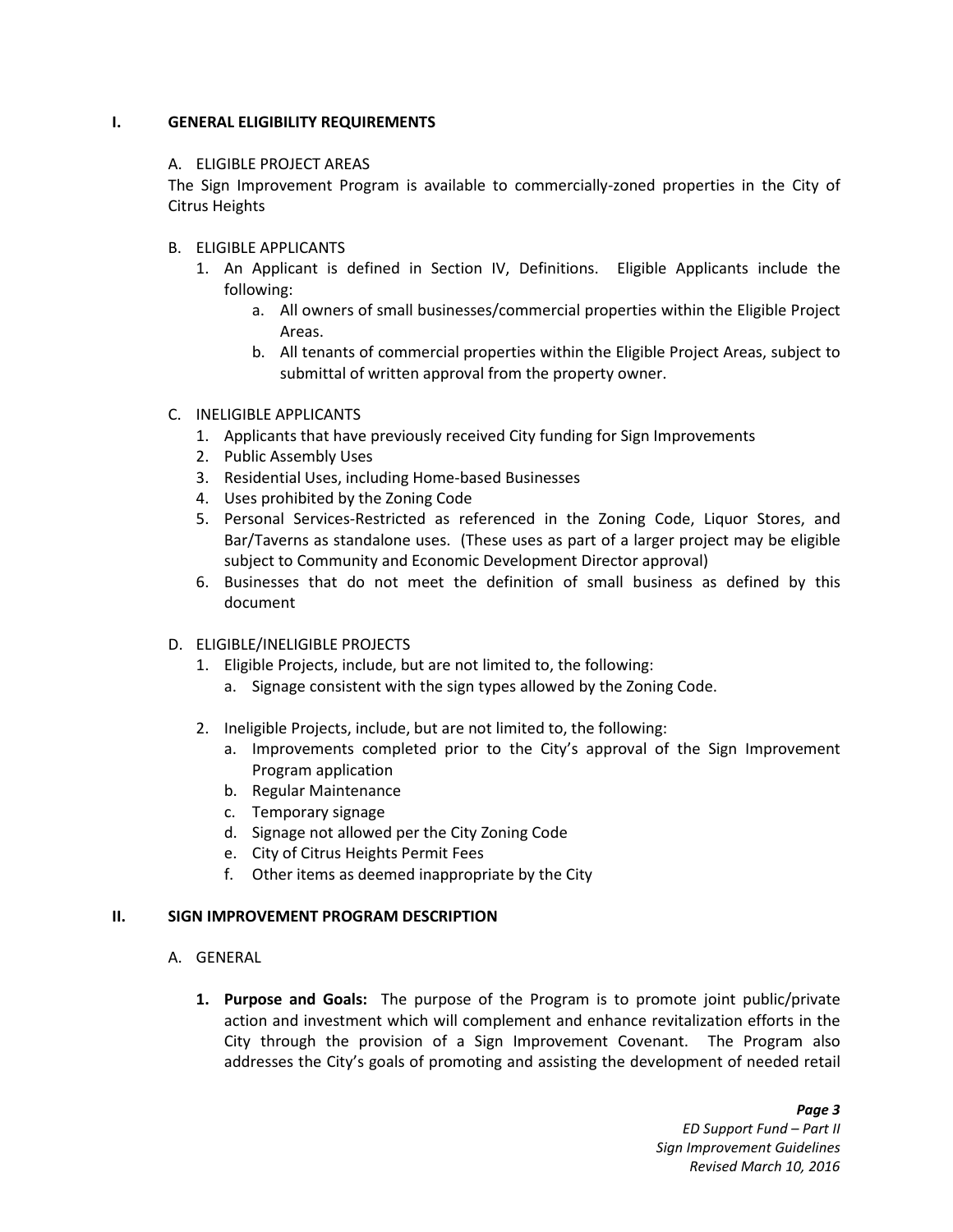and commercial activities and undertaking beautification efforts to eliminate visual blight within the City.

- **2. Eligibility:** In order to qualify for the Sign Improvement Program, the Applicant(s) must meet all General Eligibility Requirements.
- **3. Value of Sign Assistance:** The Program shall allow the purchase of a Sign Improvement Covenant for a value in an amount up to 50% of the cost of the eligible improvements, ranging from a minimum amount of \$1,000 (City's share) to a maximum amount of \$5,000 (City's share).
- **4. Funding Availability:** All applications are to be reviewed on a first-come, first-serve basis and will be subject to available funding. The City reserves the right to designate how much funding is allocated annually. The City also reserves the right to cancel the Program at any time.
- **5. Funding**: In consideration of Participant's agreement to preserve the Improvements in the same character, quality and condition at Participant's own expense, a Sign Improvement Covenant may be purchased by the City based on a value established by documentation submitted by the Applicant for eligible improvement costs incurred.
- **6. Security:** The Program Covenant is a mechanism for the City to acquire the property owners covenant to preserve in the same character, quality, and condition as that which was in place on the Project Site on the day the City purchased the Covenant from the Participant, for a minimum of three (3) years, the improvements approved by this Program and as agreed to in the Covenant.
- **7. Cumulative Grants:** Each Property (as determined by the City Manager) shall be limited to a maximum of two sign grants.
- B. TERMS AND CONDITIONS
	- **1. Pre-Application:** After review of the Program's General Eligibility Requirements, the applicant will meet with City staff to discuss the desired work to be completed. If the proposed work is consistent with the General Eligibility Requirements as determined by City staff, a completed application will be submitted.
	- **2. Code Compliance:** The eligible improvements shall comply with all applicable building code, land use and planning laws, design guidelines and rules and regulations of the City of Citrus Heights.
	- **3. Permits:** Before commencement of construction, Applicant shall secure any and all permits which may be required by the City of Citrus Heights or any other governmental agency affected by such construction and shall schedule all required inspections which may be required by the City or any other governmental agency.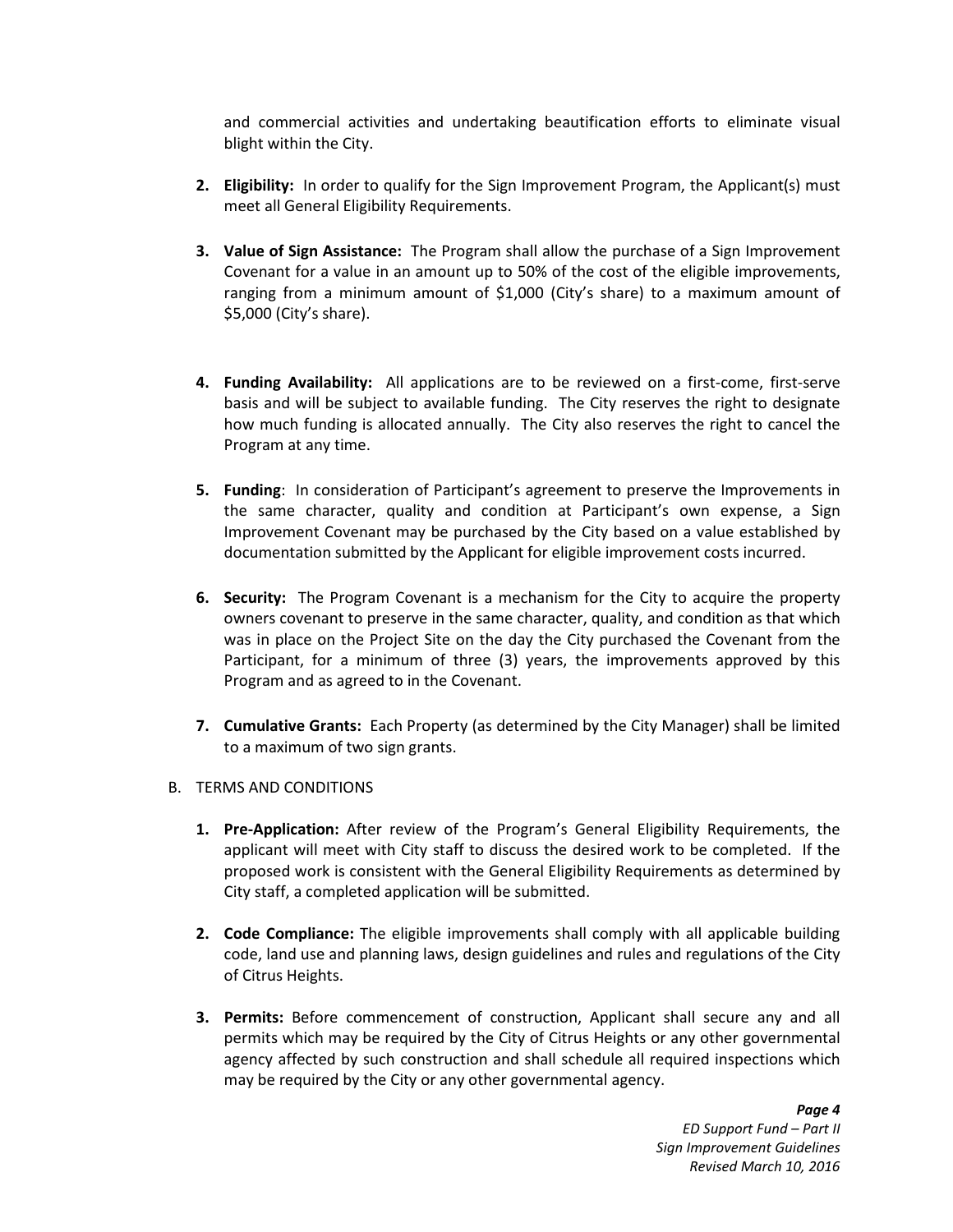- **4. Site Maintenance:** Prior to the completion of the eligible improvements, the portion of the site undergoing construction shall be maintained in a neat and orderly condition to the extent practicable and in accordance with applicable health and safety standards. Existing Code violations will disqualify the project from receiving funding until the violations are resolved.
- **5. Program Participation Signage:** During the construction period, the City may place a sign at the project site at a location selected by the Applicant and the City indicating participation in the Sign Improvement Program.
- **6. Completion of Improvements:** Construction of the eligible improvements shall be completed pursuant to the approved final design and final budget within six months of application approval by the Community and Economic Development Director, unless otherwise approved in writing by the City. In the event the improvements are not completed within six months, the City reserves the right to decline the Application in order to dedicate the funds elsewhere.

The improvements shall be constructed in accordance with the approved final design drawings and final budget, except as changes that may be mutually agreed upon in writing between the Applicant and City staff.

- **7. Disbursement:** Prior to the execution of the Sign Improvement Covenant and subsequent disbursement of any funds, the Applicant shall notify the City and request a Project Site inspection to confirm the improvements have been completed. The Applicant is the sole party responsible for making all payments to the contractor(s) providing services to complete the eligible improvements. Once the project has been inspected and approved by the City, the Applicant must submit paid receipts or invoices itemizing the total project costs. Staff will review the submitted documents and calculate the value of the Sign Improvement Covenant in accordance with this policy. After final approval, a Sign Improvement Covenant will be executed by both parties and recorded by the City. Within 10 days of recordation of the Sign Improvement Covenant the City will disburse funds to the Applicant.
- **8. On-Going Maintenance:** Once the eligible improvements are completed, the signage shall be maintained in good repair and in a neat and orderly condition. Any damage to the sign is to be repaired within 10 business days by the Participant so that the improvements remain in good condition and positively contributes to the business area.
- **9. Annual Certification:** During the three-year term of the Covenant, the City or its designated representative shall inspect the eligible improvements on an annual basis. If the improvements are found to be inadequately maintained in accordance with Section II(B)(9) of this Policy, the Participant shall immediately commence and diligently proceed to repair the improvements within ten (10) days after receipt of written notice from the City. Failure or delay by Participant to comply with the request of the City will constitute a default of this Covenant.

*Page 5 ED Support Fund – Part II Sign Improvement Guidelines Revised March 10, 2016*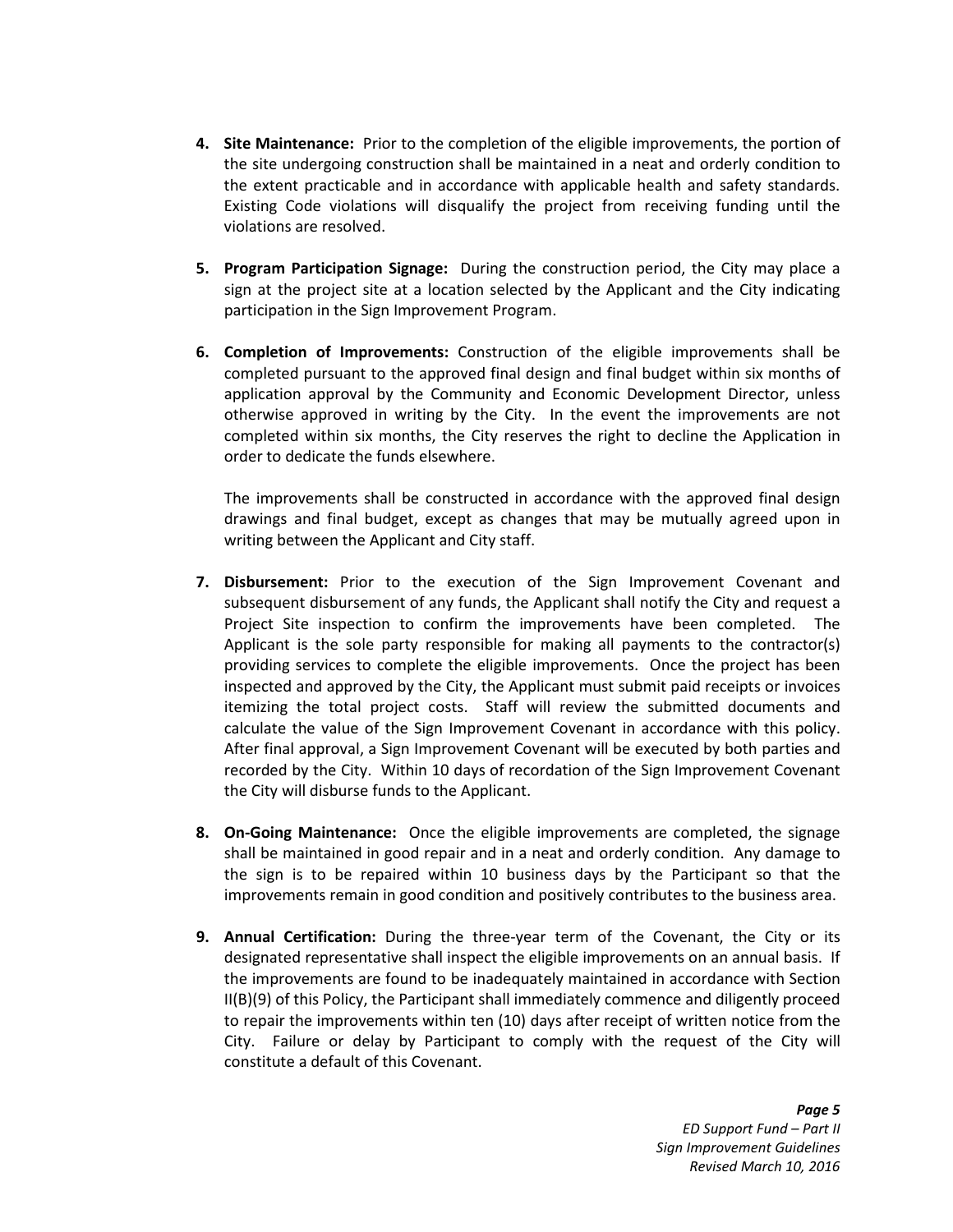- **10. Termination:** The City shall have the right to terminate the Sign Improvement Covenant upon written notice to the Participant in the event that the Participant fails to comply with any of the provisions of the Sign Improvement Covenant. Prior to the termination, the City shall provide written notice to the Participant specifying the reasons for termination, and give the Participant reasonable opportunity to comply with the guidelines of the Program and the Covenant. Following such notice, the City may terminate the Agreement and seek reimbursement in accordance with Section III of this Policy and Procedures.
- **11. Ownership of Documents:** The originals of all reports and documents generated by the Program shall become the property of the City.
- **12. Right to Refusal:** The Community and Economic Development Director shall have the right to refuse issuance of a Sign Improvement grant based on design, conflict of interest, conflict with city policy or other reason deemed appropriate by the director.

### **III. DEFAULT**

- A. Failure or delay by either party to perform any term or provision of the Covenant constitutes a default under the Sign Improvement Covenant. The injured party shall give written notice of the default to the party in default, specifying the default complained of by the injured party. The party who has defaulted must commence to cure such default in thirty (30) days of receipt of notice of default, and shall complete such cure with reasonable diligence and during any period of curing shall not be in default.
- B. If the Participant breaches or violates any provision of the (1) Covenant; or (2) applicable Program regulations, the City shall give written notice to the Participant stating the violation and requiring the Participant to cure the breach or violation within a period of not less than 30 days from such notice. If the breach or violation is not cured to the satisfaction of the City within the specified period of time, the City, at its option, may declare a default under the relevant document and seek remedies for the default, including, but not limited to proceedings to compel specific performance by the Participant in default. Proceedings may include, but are not limited to, reimbursement of the Sign Improvement Covenant amount from Participant equal to the sum of the following:
	- 1. If the default occurs within year one of recording the Covenant, Participant will reimburse the City the full value of the Covenant approved;
	- 2. If the default occurs within year two of recording the Covenant, Participant will reimburse the City two-thirds (2/3) of the value of the Covenant approved;
	- 3. If the default occurs within year three of recording the Covenant, Participant will reimburse the City one-third (1/3) of the value of the approved.

As an alternate matter of recourse, the City shall have the right to perform all acts necessary to cure any default and to receive from Participant the City's costs in taking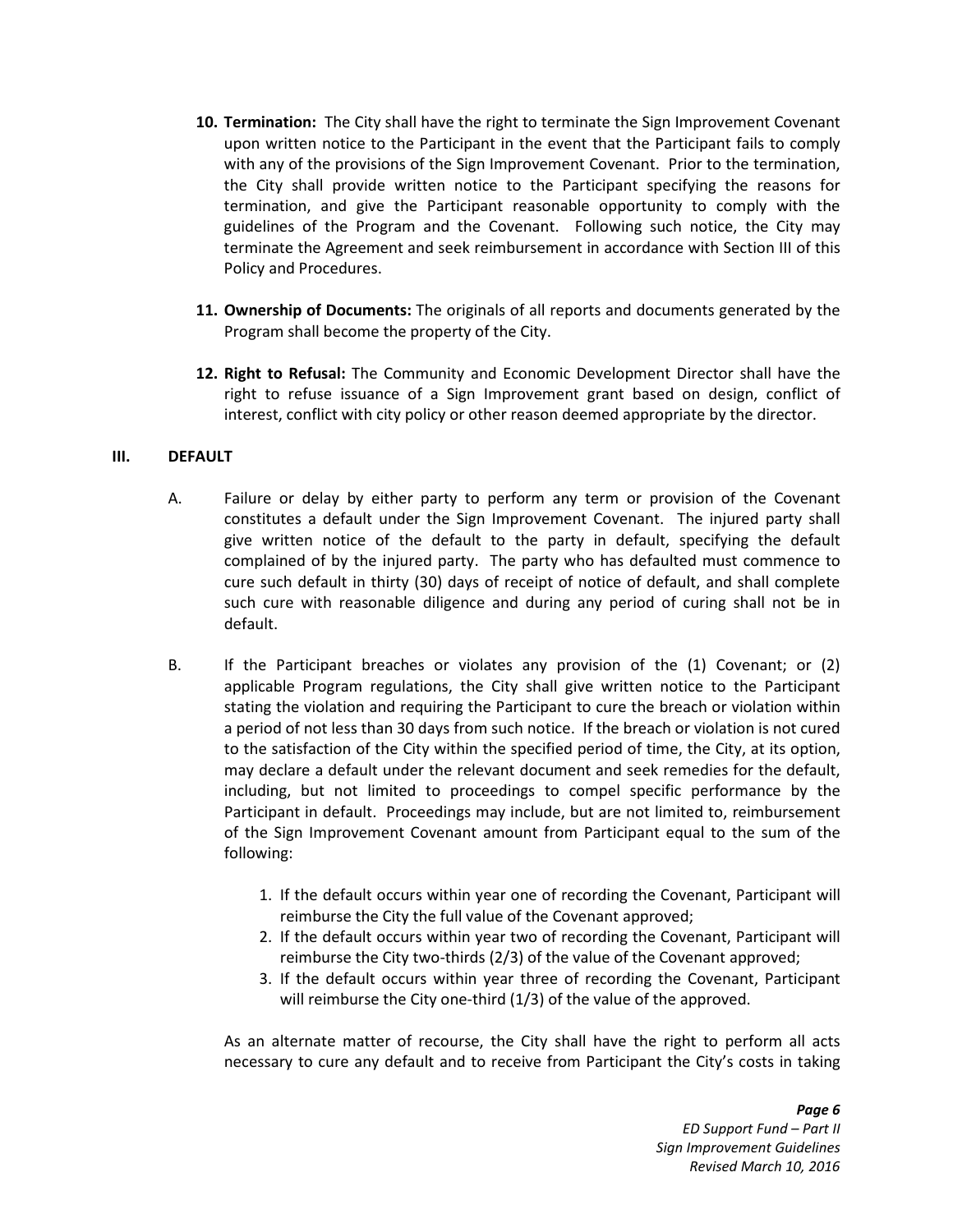such action which includes the City's right to enforce or establish a lien or other encumbrance against the Project Site.

#### **IV. APPEALS PROCESS**

- A. Any Participant whose interest is adversely affected by any determination or requirement of the City may appeal in writing to the City Manager of the City of Citrus Heights requesting a review of the adverse action.
- B. The appeal must be in writing and fully describe the specific circumstances to be reviewed and the determination, action, or policy in question.
- C. The City Manager's determination shall not violate the Programs Policy. The Manager's determination shall be final and shall be transmitted in writing to the Participant no later than fourteen (14) days after submittal of the written appeal.

#### **V. NON-DISCRIMINATION POLICY**

The City shall not discriminate against any Applicant on the basis of race, color, religion, sex, sexual preference, marital status, ancestry, national origin, disability, pregnancy disability, medical condition, sexual orientation, gender, or transgender.

#### **VI. DEFINITIONS**

The following definitions shall apply to this document unless another meaning is clearly apparent from the context.

**APPLICANT** shall mean either an owner or tenant of commercial property in the Eligible Project Areas.

**CITY** shall mean the City of Citrus Heights.

**CITY MANAGER** shall mean the City Manager for the City of Citrus Heights or their designee.

**COMMUNITY & ECONOMIC DEVELOPMENT DIRECTOR** shall mean the Community & Economic Development Director for the City of Citrus Heights or their designee.

**ELIGIBLE IMPROVEMENTS** shall mean signage improvements to commercial properties located within the Eligible Project Areas.

**ELIGIBLE PROJECT AREAS** shall mean those commercial properties located within the City of Citrus Heights.

**PARTICIPANT** shall mean the owner of commercial property within the Eligible Project Areas pursuant to Sacramento County records executing the Sign Improvement Covenant.

**PROGRAM** shall mean the Sign Improvement Program.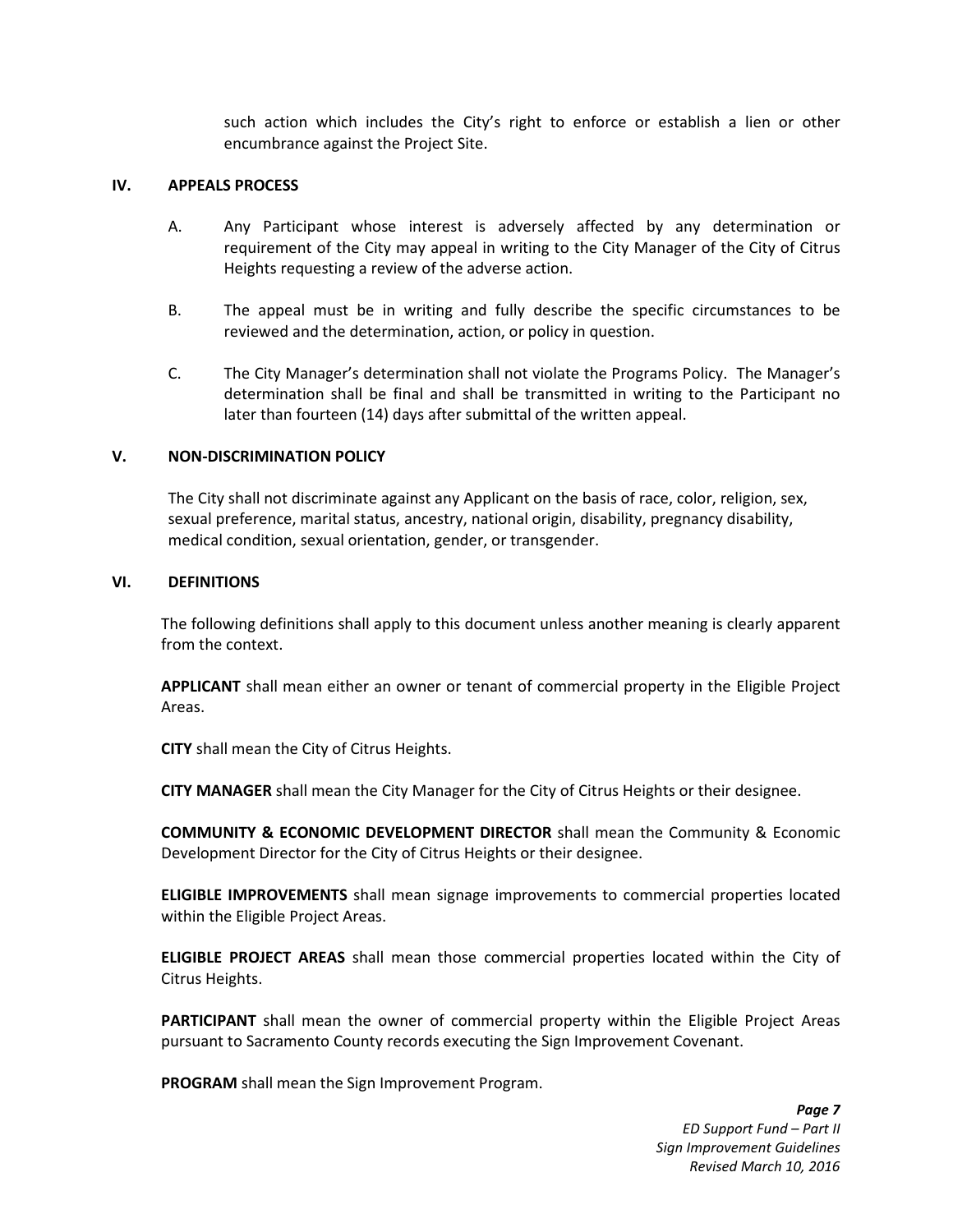**PROJECT SITE** shall mean the location where the eligible improvements are to be constructed.

**TENANT** shall mean a person who rents or is otherwise in lawful possession of commercial property within the Eligible Project Areas, which is owned by another.

**SHOPPING CENTER** shall mean a group of retail or other commercial establishments that is planned, developed, owned and/or managed as a single property but may include multiple adjacent structures under common ownership.

**SIGN IMPROVEMENT COVENANT** shall mean the document the Participant and City execute and record to secure the right by the City to enforce the terms and conditions of such document.

**SMALL BUSINESS** shall mean one of the following:

- 1. Stand-alone properties less than 25,000 SF in Floor Area
- 2. Tenant spaces less than 10,000 SF in Floor Area
- 3. Shopping Centers with a cumulative floor area of less than 50,000 SF

#### **VII. SIGN IMPROVEMENT PROGRAM PROCEDURES**

- A. INITIAL APPLICATION
	- 1. Applicant completes and submits the City's application.
	- 2. Following review of the application and verification of available funding, City staff will contact Applicant to discuss the procedures of the Program and to schedule an on-site meeting to discuss the goals of the proposed project.
- B. DESIGN DRAWINGS AND COST ESTIMATE
	- 1. Following the on-site visit, Applicant will prepare a preliminary sign design of with an estimated budget for submittal to City for review.
	- 2. City staff will review and approve Applicant's preliminary design and calculate the value of the Sign Covenant.
	- 3. Following City approval, Applicant will prepare final design drawings and cost estimate.
- C. RECEIPT OF BIDS
	- 1. Following the receipt of final design drawings, Applicant shall solicit bids from sign companies. The City requires the applicant get a minimum of three (3) bids.
- D. CONSTRUCTION